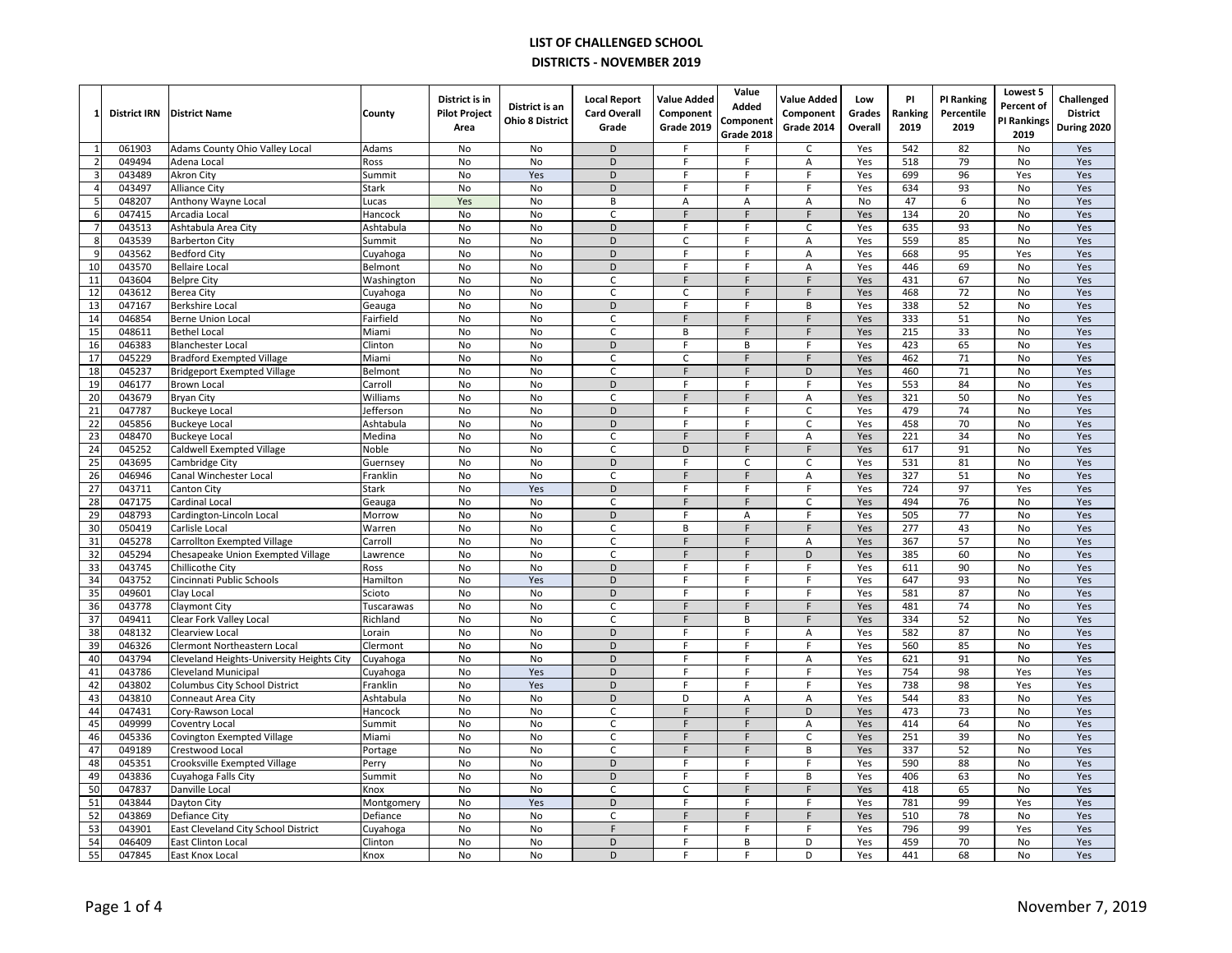| 1               | <b>District IRN</b> | <b>District Name</b>                                  | County            | District is in<br><b>Pilot Project</b><br>Area | District is an<br><b>Ohio 8 District</b> | <b>Local Report</b><br><b>Card Overall</b><br>Grade | <b>Value Added</b><br>Component<br>Grade 2019 | Value<br>Added<br>Component | <b>Value Added</b><br>Component<br>Grade 2014 | Low<br>Grades<br>Overall | PI<br>Ranking<br>2019 | <b>PI Ranking</b><br>Percentile<br>2019 | Lowest 5<br>Percent of<br>PI Rankings | Challenged<br><b>District</b><br>During 2020 |
|-----------------|---------------------|-------------------------------------------------------|-------------------|------------------------------------------------|------------------------------------------|-----------------------------------------------------|-----------------------------------------------|-----------------------------|-----------------------------------------------|--------------------------|-----------------------|-----------------------------------------|---------------------------------------|----------------------------------------------|
|                 |                     |                                                       |                   |                                                |                                          |                                                     |                                               | Grade 2018                  |                                               |                          |                       |                                         | 2019                                  |                                              |
| 56<br>57        | 043919<br>048835    | East Liverpool City                                   | Columbiana        | No                                             | No<br>No                                 | D<br>C                                              | $\mathsf{C}$<br>$\mathsf F$                   | B<br>$\mathsf F$            | A<br>$\mathsf C$                              | Yes<br>Yes               | 656<br>231            | 94<br>36                                | No                                    | Yes                                          |
| 58              | 049122              | East Muskingum Local<br>Eastern Local School District | Muskingum<br>Pike | No<br>No                                       | No                                       | D                                                   | F                                             | F                           | A                                             | Yes                      | 555                   | 84                                      | No<br>No                              | Yes<br>Yes                                   |
| 59              | 043943              | Elyria City Schools                                   | Lorain            | No                                             | <b>No</b>                                | D                                                   | $\mathsf{F}$                                  | E                           | A                                             | Yes                      | 625                   | 92                                      | No                                    | Yes                                          |
| 60              | 043950              | <b>Euclid City</b>                                    | Cuyahoga          | No                                             | No                                       | D                                                   | F                                             | D                           | A                                             | Yes                      | 730                   | 97                                      | Yes                                   | Yes                                          |
| 61              | 043968              | <b>Fairborn City</b>                                  | Greene            | No                                             | No                                       | C                                                   | B                                             | F                           | F                                             | Yes                      | 521                   | 79                                      | No                                    | Yes                                          |
| 62              | 046870              | Fairfield Union Local                                 | Fairfield         | No                                             | No                                       | C                                                   | $\mathsf F$                                   | A                           | F                                             | Yes                      | 330                   | 51                                      | No                                    | Yes                                          |
| 63              | 047936              | <b>Fairland Local</b>                                 | Lawrence          | No                                             | No                                       | C                                                   | F                                             | F                           | В                                             | Yes                      | 226                   | 35                                      | No                                    | Yes                                          |
| 64              | 049841              | Fairless Local                                        | Stark             | No                                             | <b>No</b>                                | C.                                                  | F                                             | F                           | A                                             | Yes                      | 477                   | 73                                      | No                                    | Yes                                          |
| 65              | 045369              | Fairport Harbor Exempted Village                      | .ake              | No                                             | No                                       | D                                                   | F                                             | F                           | $\mathsf C$                                   | Yes                      | 630                   | 92                                      | No                                    | Yes                                          |
| 66              | 043976              | <b>Fairview Park City</b>                             | Cuyahoga          | No                                             | No                                       | C                                                   | F                                             | F                           | D                                             | Yes                      | 300                   | 46                                      | No                                    | Yes                                          |
| 67              | 046045              | Fayetteville-Perry Local                              | Brown             | No                                             | <b>No</b>                                | D                                                   | F                                             | F                           | $\mathsf C$                                   | Yes                      | 509                   | 78                                      | No                                    | Yes                                          |
| 68              | 045914              | <b>Federal Hocking Local</b>                          | Athens            | No                                             | No                                       | $\mathsf C$                                         | E                                             | F                           | F                                             | Yes                      | 591                   | 88                                      | No                                    | Yes                                          |
| 69              | 046334              | Felicity-Franklin Local                               | Clermont          | No                                             | No                                       | C                                                   | F                                             | F                           | Α                                             | Yes                      | 416                   | 65                                      | No                                    | Yes                                          |
| 70              | 047332              | Finneytown Local                                      | Hamilton          | No                                             | No                                       | D                                                   | E                                             | F                           | B                                             | Yes                      | 596                   | 89                                      | No                                    | Yes                                          |
| 71              | 043992              | Fostoria City                                         | Seneca            | No                                             | No                                       | D                                                   | $\overline{F}$                                | $\mathsf{C}$                | $\mathsf C$                                   | Yes                      | 622                   | 92                                      | No                                    | Yes                                          |
| 72              | 044008              | Franklin City                                         | Warren            | No                                             | No                                       | Ċ                                                   | E                                             | F                           | D                                             | Yes                      | 440                   | 68                                      | No                                    | Yes                                          |
| 73              | 048843              | Franklin Local                                        | Muskingum         | No                                             | No                                       | C                                                   | $\mathsf F$                                   | $\mathsf F$                 | Α                                             | Yes                      | 419                   | 65                                      | No                                    | Yes                                          |
| 74              | 044016              | <b>Fremont City</b>                                   | Sandusky          | No                                             | No                                       | $\mathsf C$                                         | F                                             | F                           | A                                             | Yes                      | 543                   | 83                                      | No                                    | Yes                                          |
| 75              | 050492              | <b>Frontier Local</b>                                 | Washington        | No                                             | <b>No</b>                                | D                                                   | F                                             | Α                           | F                                             | Yes                      | 527                   | 80                                      | No                                    | Yes                                          |
| 76              | 044024              | <b>Galion City</b>                                    | Crawford          | No                                             | No                                       | D                                                   | F                                             | B                           | A                                             | Yes                      | 593                   | 88                                      | No                                    | Yes                                          |
| $\overline{77}$ | 065680              | Gallia County Local                                   | Gallia            | No                                             | No                                       | $\overline{D}$                                      | F                                             | $\overline{F}$              | $\overline{C}$                                | Yes                      | 562                   | 85                                      | No                                    | Yes                                          |
| 78              | 044032              | <b>Gallipolis City</b>                                | Gallia            | No                                             | No                                       | $\mathsf D$                                         | F                                             | F                           | $\mathsf C$                                   | Yes                      | 482                   | 74                                      | No                                    | Yes                                          |
| 79              | 050278              | Garaway Local                                         | Tuscarawas        | No                                             | No                                       | $\mathsf C$                                         | F                                             | F                           | F                                             | Yes                      | 268                   | 41                                      | No                                    | Yes                                          |
| 80              | 044040              | Garfield Heights City Schools                         | Cuyahoga          | No                                             | No                                       | D                                                   | F                                             | F                           | F                                             | Yes                      | 737                   | 98                                      | Yes                                   | Yes                                          |
| 81              | 044057              | Geneva Area City                                      | Ashtabula         | No                                             | No                                       | D                                                   | D<br>$\overline{F}$                           | A                           | Α                                             | Yes                      | 472                   | 72                                      | No                                    | Yes                                          |
| 82              | 045385              | Gibsonburg Exempted Village                           | Sandusky          | No                                             | No                                       | $\overline{C}$                                      |                                               | A                           | F                                             | Yes                      | 348                   | 54                                      | No                                    | Yes                                          |
| 83              | 045864              | <b>Grand Valley Local</b>                             | Ashtabula         | No                                             | <b>No</b>                                | $\mathsf{C}$                                        | F<br>$\overline{F}$                           | E                           | F                                             | Yes                      | 438                   | 67                                      | No                                    | Yes                                          |
| 84<br>85        | 047266<br>046235    | Greeneview Local                                      | Greene<br>Clark   | No<br>No                                       | No<br>No                                 | $\overline{C}$<br>D                                 | F                                             | F<br>F                      | $\mathsf C$                                   | Yes<br>Yes               | 359<br>483            | 55<br>74                                | No<br>No                              | Yes<br>Yes                                   |
| 86              | 044099              | Greenon Local<br>Greenville City                      | Darke             | No                                             | No                                       | D                                                   | F                                             | F                           | Α<br>A                                        | Yes                      | 501                   | 77                                      | No                                    | Yes                                          |
| 87              | 046979              | <b>Groveport Madison Local</b>                        | Franklin          | No                                             | No                                       | $\mathsf D$                                         | $\overline{c}$                                | A                           | F                                             | Yes                      | 609                   | 90                                      | No                                    | Yes                                          |
| 88              | 044107              | <b>Hamilton City</b>                                  | <b>Butler</b>     | <b>No</b>                                      | <b>No</b>                                | $\overline{C}$                                      | B                                             | F                           | F                                             | Yes                      | 577                   | 86                                      | No                                    | Yes                                          |
| 89              | 046953              | Hamilton Local                                        | Franklin          | No                                             | No                                       | $\mathsf C$                                         | $\mathsf F$                                   | $\mathsf{F}$                | Α                                             | Yes                      | 351                   | 54                                      | No                                    | Yes                                          |
| 90              | 047498              | Hardin Northern Local                                 | Hardin            | No                                             | No                                       | D                                                   | F                                             | F                           | D                                             | Yes                      | 499                   | $\overline{77}$                         | No                                    | Yes                                          |
| 91              | 048801              | <b>Highland Local</b>                                 | Morrow            | No                                             | <b>No</b>                                | $\mathsf{C}$                                        | $\mathsf{F}$                                  | F                           | F                                             | Yes                      | 387                   | 60                                      | No                                    | Yes                                          |
| 92              | 048751              | Huber Heights City                                    | Montgomery        | No                                             | No                                       | $\overline{D}$                                      | F                                             | F                           | D                                             | Yes                      | 573                   | 86                                      | No                                    | Yes                                          |
| 93              | 049502              | Huntington Local                                      | Ross              | No                                             | No                                       | D                                                   | $\mathsf{F}$                                  | F.                          | D                                             | Yes                      | 649                   | 94                                      | No                                    | Yes                                          |
| 94              | 047803              | Indian Creek Local                                    | Jefferson         | <b>No</b>                                      | <b>No</b>                                | $\mathsf{C}$                                        | D                                             | F                           | F                                             | Yes                      | 421                   | 65                                      | <b>No</b>                             | Yes                                          |
| 95              | 044149              | Ironton City School District                          | Lawrence          | No                                             | No                                       | C                                                   | $\mathsf F$                                   | F                           | Α                                             | Yes                      | 434                   | 67                                      | No                                    | Yes                                          |
| 96              | 044156              | Jackson City                                          | lackson           | <b>No</b>                                      | <b>No</b>                                | $\mathsf{C}$                                        | F                                             | F                           | A                                             | Yes                      | 181                   | 28                                      | No                                    | Yes                                          |
| 97              | 048256              | Jefferson Local                                       | Madison           | No                                             | No                                       | C                                                   | B                                             | $\mathsf F$                 | $\mathsf F$                                   | Yes                      | 323                   | 50                                      | No                                    | Yes                                          |
| 98              | 048686              | Jefferson Township Local                              | Montgomery        | No                                             | <b>No</b>                                | F                                                   | F                                             | F                           | $\mathsf{C}$                                  | Yes                      | 783                   | 99                                      | Yes                                   | Yes                                          |
| 99              | 044172              | Kenton City                                           | Hardin            | No                                             | <b>No</b>                                | C                                                   | F                                             | F                           | D                                             | Yes                      | 493                   | 76                                      | No                                    | Yes                                          |
| 100             | 050690              | Lake Local                                            | Wood              | No                                             | No                                       | $\overline{C}$                                      | $\mathsf F$                                   | F                           | $\overline{C}$                                | Yes                      | 369                   | 57                                      | No                                    | Yes                                          |
| 101             | 047993              | Lakewood Local                                        | Licking           | No                                             | No                                       | D                                                   | F                                             | F                           | A                                             | Yes                      | 530                   | 81                                      | No                                    | Yes                                          |
| 102             | 045443              | Leetonia Exempted Village                             | Columbiana        | <b>No</b>                                      | <b>No</b>                                | $\mathsf{C}$                                        | F                                             | F                           | Α                                             | Yes                      | 533                   | 81                                      | <b>No</b>                             | Yes                                          |
| 103             | 050195              | Liberty Local                                         | Trumbull          | No                                             | No                                       | $\mathsf D$                                         | $\mathsf F$                                   | C                           | A                                             | Yes                      | 579                   | 87                                      | No                                    | Yes                                          |
| 104             | 048017              | Licking Valley Local                                  | Licking           | <b>No</b>                                      | <b>No</b>                                | C                                                   | F                                             | F                           | $\overline{F}$                                | Yes                      | 484                   | 74                                      | No                                    | Yes                                          |
| 105             | 044222              | Lima City                                             | Allen             | No                                             | <b>No</b>                                | D                                                   | F.                                            | F.                          | F                                             | Yes                      | 688                   | 95                                      | Yes                                   | Yes                                          |
| 106             | 045450              | Lisbon Exempted Village                               | Columbiana        | No                                             | <b>No</b>                                | $\mathsf{C}$                                        | $\mathsf F$                                   | F                           | Α                                             | Yes                      | 425                   | 66                                      | No                                    | Yes                                          |
| 107             | 044230              | ockland Local                                         | Hamilton          | No                                             | <b>No</b>                                | D                                                   | F.                                            | C                           | $\mathsf C$                                   | Yes                      | 788                   | 99                                      | Yes                                   | Yes                                          |
| 108             | 044248              | Logan-Hocking Local                                   | Hocking           | No                                             | No                                       | $\mathsf{C}$                                        | F.                                            | F.                          | F                                             | Yes                      | 279                   | 43                                      | No                                    | Yes                                          |
| 109             | 044255              | London City                                           | Madison           | No                                             | No                                       | $\mathsf D$                                         | F                                             | F                           | $\mathsf C$                                   | Yes                      | 502                   | $\overline{77}$                         | No                                    | Yes                                          |
| 110             | 044263              | Lorain City                                           | Lorain            | No                                             | No                                       | D                                                   | F                                             | F                           | A                                             | Yes                      | 723                   | 97                                      | Yes                                   | Yes                                          |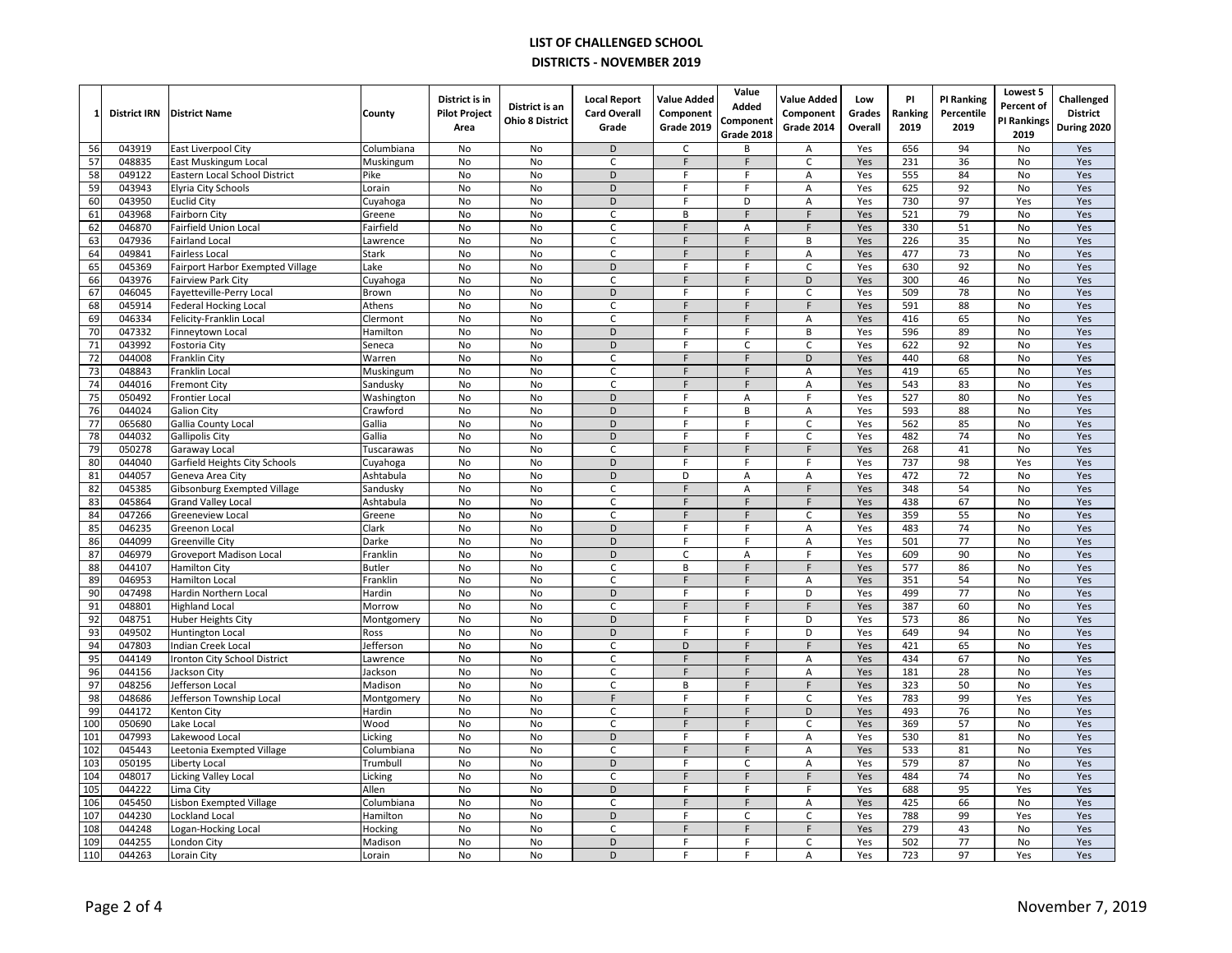| 1               | <b>District IRN</b> | <b>District Name</b>                                        | County                | District is in<br><b>Pilot Project</b><br>Area | District is an<br><b>Ohio 8 District</b> | <b>Local Report</b><br><b>Card Overall</b><br>Grade | <b>Value Added</b><br>Component<br>Grade 2019 | Value<br>Added<br>Component | <b>Value Added</b><br>Component<br>Grade 2014 | Low<br>Grades<br>Overall | PI<br>Ranking<br>2019 | <b>PI Ranking</b><br>Percentile<br>2019 | Lowest 5<br>Percent of<br>PI Rankings | Challenged<br><b>District</b><br>During 2020 |
|-----------------|---------------------|-------------------------------------------------------------|-----------------------|------------------------------------------------|------------------------------------------|-----------------------------------------------------|-----------------------------------------------|-----------------------------|-----------------------------------------------|--------------------------|-----------------------|-----------------------------------------|---------------------------------------|----------------------------------------------|
|                 |                     |                                                             |                       |                                                |                                          |                                                     |                                               | Grade 2018                  |                                               |                          |                       |                                         | 2019                                  |                                              |
| 111             | 050203              | Lordstown Local                                             | Trumbull              | No                                             | <b>No</b>                                | $\mathsf{C}$                                        | E                                             |                             | F                                             | Yes                      | 193                   | 30                                      | No                                    | Yes                                          |
| 112<br>113      | 045468<br>048702    | Loudonville-Perrysville Exempted Village<br>Mad River Local | Ashland<br>Montgomery | No<br>No                                       | No<br>No                                 | D<br>D                                              | F<br>F                                        | Α<br>F                      | F<br>F                                        | Yes<br>Yes               | 339<br>535            | 52<br>81                                | No<br>No                              | Yes<br>Yes                                   |
| 114             | 049452              | <b>Madison Local</b>                                        | Richland              | No                                             | <b>No</b>                                | D                                                   | $\mathsf{C}$                                  | A                           | Α                                             | Yes                      | 466                   | 72                                      | No                                    | Yes                                          |
| 115             | 050005              | Manchester Local                                            | Summit                | No                                             | No                                       | В                                                   | $\mathsf F$                                   | F                           | $\mathsf{C}$                                  | Yes                      | 103                   | 15                                      | No                                    | Yes                                          |
| 116             | 044297              | Mansfield City                                              | Richland              | No                                             | No                                       | D                                                   | $\mathsf C$                                   | F                           | F                                             | Yes                      | 659                   | 94                                      | No                                    | Yes                                          |
| 117             | 044305              | Maple Heights City                                          | Cuyahoga              | No                                             | No                                       | D                                                   | D                                             | A                           | $\mathsf{C}$                                  | Yes                      | 720                   | 97                                      | Yes                                   | Yes                                          |
| 118             | 045831              | Mapleton Local                                              | Ashland               | No                                             | No                                       | $\mathsf D$                                         | $\overline{F}$                                | $\mathsf{C}$                | F                                             | Yes                      | 508                   | 78                                      | No                                    | Yes                                          |
| 119             | 046805              | Margaretta Local                                            | Erie                  | No                                             | <b>No</b>                                | Ċ                                                   | E                                             | F                           | B                                             | Yes                      | 390                   | 61                                      | No                                    | Yes                                          |
| 120             | 044321              | Marietta City                                               | Washington            | No                                             | No                                       | D                                                   | F                                             | F                           | F                                             | Yes                      | 548                   | 83                                      | No                                    | Yes                                          |
| 121             | 044339              | <b>Marion City</b>                                          | Marion                | No                                             | No                                       | D                                                   | F                                             | F                           | F                                             | Yes                      | 698                   | 96                                      | Yes                                   | Yes                                          |
| 122             | 044347              | <b>Martins Ferry City</b>                                   | Belmont               | No                                             | <b>No</b>                                | C.                                                  | F                                             | F                           | A                                             | Yes                      | 471                   | 72                                      | No                                    | Yes                                          |
| 123             | 050153              | Mathews Local                                               | Trumbull              | No                                             | No                                       | $\mathsf C$                                         | F                                             | $\mathsf{C}$                | F                                             | Yes                      | 249                   | 38                                      | No                                    | Yes                                          |
| 124             | 044362              | Maumee City                                                 | Lucas                 | Yes                                            | No                                       | В                                                   | A                                             | A                           | D                                             | No                       | 200                   | 31                                      | No                                    | Yes                                          |
| 125             | 047456              | McComb Local                                                | Hancock               | No                                             | No                                       | C                                                   | F                                             | $\mathsf F$                 | $\mathsf{C}$                                  | Yes                      | 398                   | 62                                      | No                                    | Yes                                          |
| 126             | 048520              | Meigs Local                                                 | Meigs                 | No                                             | No                                       | D                                                   | $\mathsf{F}$                                  | $\mathsf{C}$                | F                                             | Yes                      | 648                   | 93                                      | No                                    | Yes                                          |
| 127             | 044404              | Middletown City                                             | <b>Butler</b>         | No                                             | No                                       | D                                                   | E                                             | F                           | A                                             | Yes                      | 681                   | 95                                      | Yes                                   | Yes                                          |
| 128             | 045518              | Milton-Union Exempted Village                               | Miami                 | No                                             | No                                       | C                                                   | $\mathsf F$                                   | $\mathsf F$                 | B                                             | Yes                      | 303                   | 47                                      | No                                    | Yes                                          |
| 129             | 049627              | Minford Local                                               | Scioto                | No                                             | No                                       | C                                                   | F                                             | F                           | A                                             | Yes                      | 399                   | 62                                      | No                                    | Yes                                          |
| 130             | 050039              | Mogadore Local                                              | Summit                | No                                             | <b>No</b>                                | C                                                   | F                                             | C                           | F                                             | Yes                      | 296                   | 46                                      | No                                    | Yes                                          |
| 131             | 048777              | Morgan Local                                                | Morgan                | No                                             | No                                       | D                                                   | F                                             | $\mathsf{C}$                | A                                             | Yes                      | 345                   | 53                                      | No                                    | Yes                                          |
| 132             | 044420              | Mount Vernon City                                           | Knox                  | No                                             | No                                       | C                                                   | $\overline{F}$                                | $\overline{F}$              | $\overline{D}$                                | Yes                      | 306                   | 47                                      | No                                    | Yes                                          |
| 133             | 044412              | Mt Healthy City                                             | Hamilton              | No                                             | No                                       | D                                                   | F                                             | F                           | $\mathsf C$                                   | Yes                      | 752                   | 98                                      | Yes                                   | Yes                                          |
| 134             | 044446              | Nelsonville-York City                                       | Athens                | No                                             | No                                       | $\mathsf D$                                         | $\mathsf F$                                   | F                           | F                                             | Yes                      | 631                   | 93                                      | No                                    | Yes                                          |
| 135             | 044461              | New Boston Local                                            | Scioto                | No                                             | No                                       | D                                                   | F                                             | F                           | F                                             | Yes                      | 592                   | 88                                      | No                                    | Yes                                          |
| 136             | 044479              | New Lexington School District                               | Perry                 | No                                             | No                                       | D                                                   | $\mathsf F$                                   | $\mathsf C$                 | F                                             | Yes                      | 529                   | 80                                      | No                                    | Yes                                          |
| 137             | 045559              | New Richmond Exempted Village                               | Clermont              | No                                             | No                                       | $\overline{C}$                                      | F                                             | $\mathsf F$                 | B                                             | Yes                      | 388                   | 60                                      | No                                    | Yes                                          |
| 138             | 044453              | Newark City                                                 | Licking               | No                                             | <b>No</b>                                | D                                                   | $\mathsf{F}$                                  | F                           | Α                                             | Yes                      | 507                   | 77                                      | No                                    | Yes                                          |
| 139<br>140      | 045542              | Newcomerstown Exempted Village                              | Tuscarawas            | No                                             | No                                       | D                                                   | F<br>F                                        | C                           | A<br>$\overline{C}$                           | Yes                      | 526<br>114            | 80<br>17                                | No                                    | Yes                                          |
|                 | 048637              | Newton Local                                                | Miami                 | No                                             | No                                       | C                                                   | F                                             | $\mathsf F$<br>F            | B                                             | Yes                      |                       |                                         | No                                    | Yes                                          |
| 141<br>142      | 044495<br>044511    | Niles City                                                  | Trumbull<br>Hamilton  | No<br>No                                       | No<br>No                                 | D<br>$\mathsf D$                                    | $\mathsf{F}$                                  | F                           | B                                             | Yes<br>Yes               | 489<br>760            | 75<br>98                                | No<br>Yes                             | Yes<br>Yes                                   |
| 143             | 048025              | North College Hill City<br>North Fork Local                 | Licking               | <b>No</b>                                      | <b>No</b>                                | D                                                   | F                                             | F                           | A                                             | Yes                      | 537                   | 82                                      | No                                    | Yes                                          |
| 144             | 049056              | Northern Local                                              | Perry                 | No                                             | No                                       | C                                                   | $\mathsf F$                                   | $\mathsf F$                 | $\mathsf C$                                   | Yes                      | 314                   | 49                                      | No                                    | Yes                                          |
| $\frac{145}{2}$ | 048819              | Northmor Local                                              | Morrow                | No                                             | No                                       | $\mathsf C$                                         | F                                             | D                           | F                                             | Yes                      | 447                   | 69                                      | No                                    | Yes                                          |
| 146             | 048736              | Northridge Local                                            | Montgomery            | No                                             | <b>No</b>                                | D                                                   | $\mathsf{F}$                                  | F                           | F                                             | Yes                      | 734                   | 97                                      | Yes                                   | Yes                                          |
| 147             | 049635              | Northwest Local                                             | Scioto                | No                                             | No                                       | C                                                   | F                                             | $\mathsf F$                 | F                                             | Yes                      | 474                   | 73                                      | No                                    | Yes                                          |
| 148             | 050575              | Northwestern Local                                          | Wayne                 | No                                             | No                                       | D                                                   | F                                             | A                           | $\mathsf C$                                   | Yes                      | 336                   | 52                                      | No                                    | Yes                                          |
| 149             | 050716              | Northwood Local Schools                                     | Wood                  | <b>No</b>                                      | <b>No</b>                                | D                                                   | F                                             | F                           | Α                                             | Yes                      | 565                   | 85                                      | <b>No</b>                             | Yes                                          |
| 150             | 044560              | Norwalk City                                                | Huron                 | No                                             | No                                       | $\mathsf D$                                         | $\mathsf F$                                   | F                           | B                                             | Yes                      | 412                   | 64                                      | No                                    | Yes                                          |
| 151             | 044578              | Norwood City                                                | Hamilton              | <b>No</b>                                      | <b>No</b>                                | D                                                   | $\mathsf C$                                   | A                           | A                                             | Yes                      | 486                   | 75                                      | No                                    | Yes                                          |
| 152             | 044594              | Oberlin City Schools                                        | Lorain                | No                                             | No                                       | $\mathsf D$                                         | $\mathsf F$                                   | F                           | Α                                             | Yes                      | 427                   | 66                                      | No                                    | Yes                                          |
| 153             | 044602              | Oregon City                                                 | Lucas                 | Yes                                            | <b>No</b>                                | $\mathsf C$                                         | B                                             | A                           | $\mathsf{C}$                                  | No                       | 343                   | 53                                      | <b>No</b>                             | Yes                                          |
| 154             | 048215              | Ottawa Hills Local                                          | Lucas                 | Yes                                            | <b>No</b>                                | A                                                   | A                                             | A                           | Α                                             | No                       | 6                     | 0                                       | No                                    | Yes                                          |
| 155             | 044628              | Painesville City Local                                      | Lake                  | No                                             | No                                       | D                                                   | $\overline{F}$                                | F                           | F                                             | Yes                      | 703                   | 96                                      | Yes                                   | Yes                                          |
| 156             | 049510              | Paint Valley Local                                          | Ross                  | No                                             | No                                       | D                                                   | $\mathsf{C}$                                  | $\mathsf C$                 | $\mathsf F$                                   | Yes                      | 628                   | 92                                      | No                                    | Yes                                          |
| 157             | 048579              | Parkway Local                                               | Mercer                | <b>No</b>                                      | <b>No</b>                                | B                                                   | $\mathsf{C}$                                  | F                           | F                                             | Yes                      | 131                   | 20                                      | <b>No</b>                             | Yes                                          |
| 158             | 044636              | Parma City                                                  | Cuyahoga              | No                                             | No                                       | $\mathsf C$                                         | $\mathsf F$                                   | F                           | Α                                             | Yes                      | 476                   | 73                                      | No                                    | Yes                                          |
| 159             | 045575              | Paulding Exempted Village                                   | Paulding              | <b>No</b>                                      | <b>No</b>                                | D                                                   | $\overline{F}$                                | C                           | А                                             | Yes                      | 464                   | $\overline{71}$                         | No                                    | Yes                                          |
| 160             | 044644              | Piqua City                                                  | Miami                 | No                                             | <b>No</b>                                | D                                                   | F                                             | А                           | F                                             | Yes                      | 539                   | 82                                      | No                                    | Yes                                          |
| 161             | 044669              | Portsmouth City                                             | Scioto                | No                                             | <b>No</b>                                | D                                                   | F                                             | D                           | $\mathsf{C}$                                  | Yes                      | 623                   | 92                                      | No                                    | Yes                                          |
| 162             | 049288              | Preble Shawnee Local                                        | Preble                | No                                             | <b>No</b>                                | C                                                   | $\mathsf{C}$                                  | F                           | F                                             | Yes                      | 532                   | 81                                      | No                                    | Yes                                          |
| 163             | 044677              | Princeton City                                              | Hamilton              | No                                             | No                                       | D                                                   | F                                             | F                           | $\mathsf C$                                   | Yes                      | 587                   | 88                                      | No                                    | Yes                                          |
| 164             | 045880              | <b>Pymatuning Valley Local</b>                              | Ashtabula             | No                                             | No                                       | $\mathsf D$                                         | $\overline{F}$                                | F                           | B                                             | Yes                      | 437                   | 67                                      | No                                    | Yes                                          |
| 165             | 044685              | Ravenna City                                                | Portage               | No                                             | No                                       | D                                                   | F                                             | F                           | A                                             | Yes                      | 595                   | 89                                      | No                                    | Yes                                          |